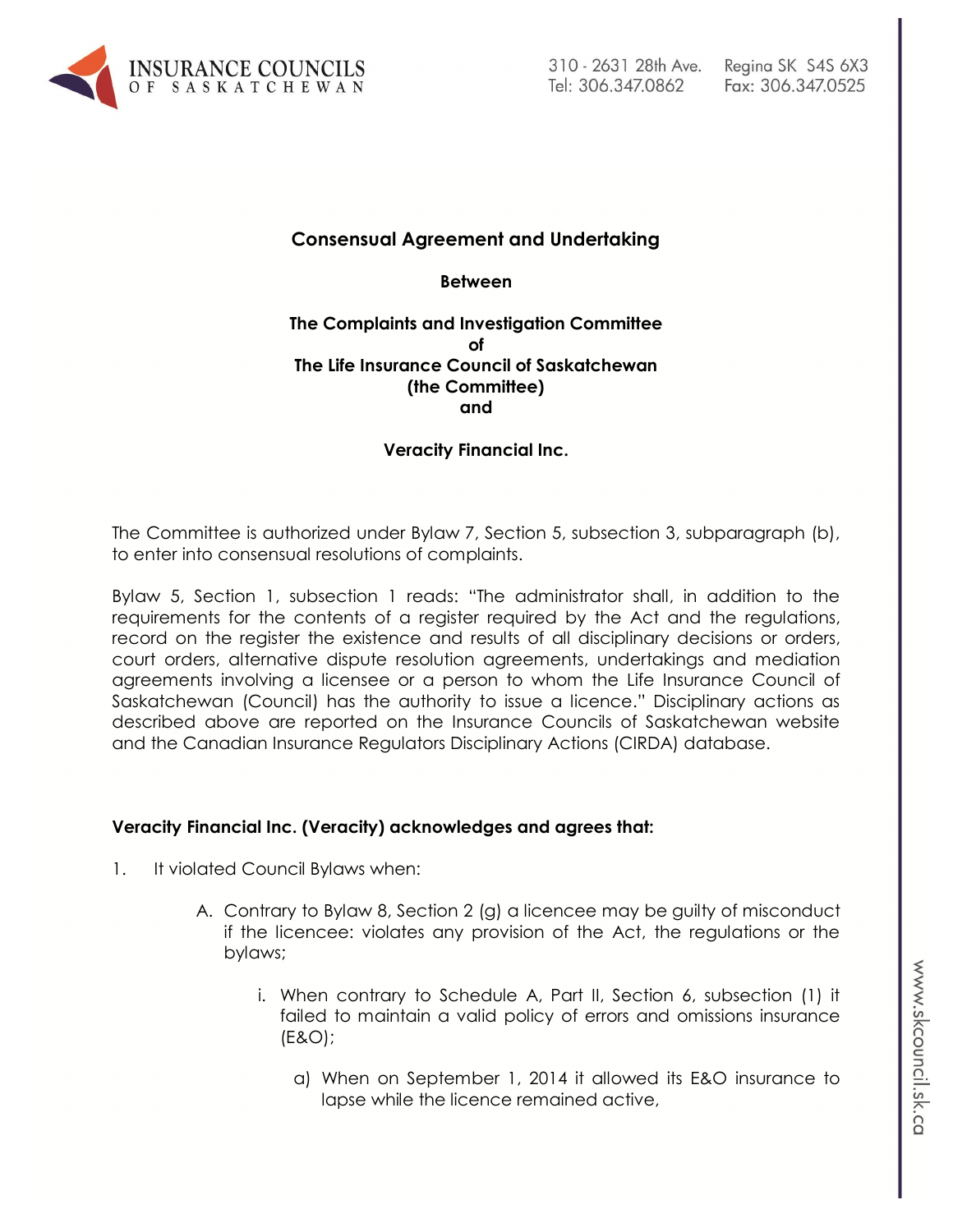- b) E&O was not re-established until August 6, 2015,
- c) Veracity was without E&O coverage for 339 days; and
- ii. When contrary to Bylaw 2, Section 1, subsection (4)(d) it failed to immediately notify Council of cancellation or non-renewal of its E&O.
- 2. Veracity's rights to appear before a Discipline Committee of Council have been explained to it and it fully understands it's rights and/or obligations under Council Bylaw 10;
- 3. Veracity waives its rights to appear before a Discipline Committee and undertakes not to exercise any appeal rights it may have under Council Bylaw 10, Section 3 or *The Saskatchewan Insurance Act,* (the Act) as it relates to matters set out in this Consensual Agreement and Undertaking (Agreement).
- 4. This Agreement does not preclude Council from pursuing any other investigation against Veracity for activities not identified in this Agreement that may be in violation of Council Bylaws or the Act.
- 5. Veracity has been advised by the Committee that it is in its interests to obtain independent legal advice before entering into this Agreement.
	- a. Veracity has obtained such independent legal advice and is satisfied with the same, prior to executing this Agreement, or
	- b. Veracity has willingly chosen not to obtain such advice prior to executing this Agreement.
- 6. Veracity hereby affirms that it has read and understood the terms of this Agreement, and is signing it voluntarily and of its own free will.

### **Veracity, having waived its rights, undertakes to:**

- 1. Pay a fine in the amount of \$1,063.00; and
- 2. Reimburse Council's investigation costs in the amount of \$330.00.
- 3. Veracity will pay all fines and investigative costs within 30 days of receipt of this Agreement.
- 4. Veracity will ensure E&O insurance is in place while Veracity continues to hold an insurance licence.